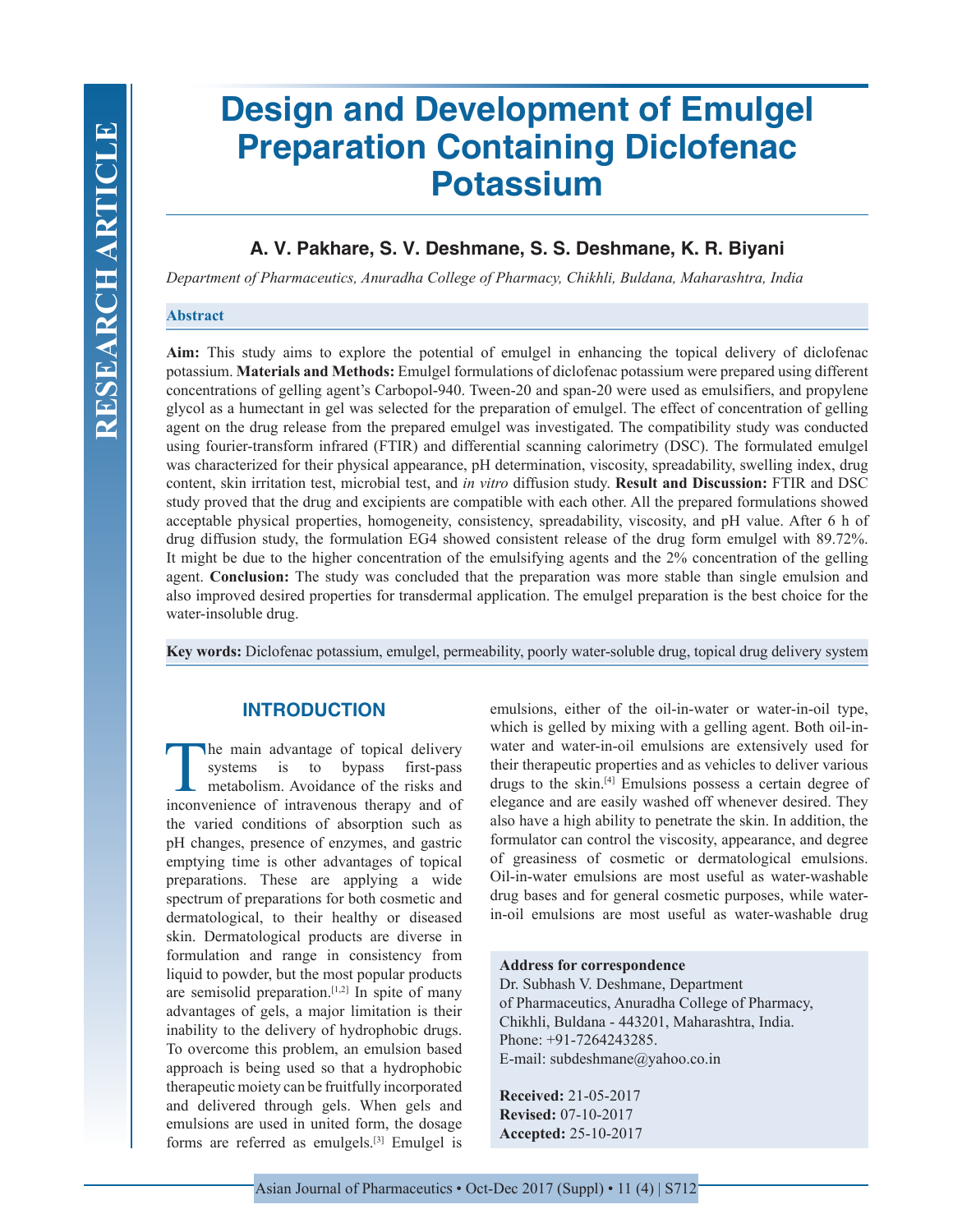bases and for general cosmetic purposes, while water-in-oil emulsions are employed more widely for the treatment of dry skin and emollient applications.[5-8] Diclofenac potassium is used to relieve pain and swelling or inflammation from various mild-to-moderate painful conditions. It is responsible for the anti-inflammatory, analgesic, and antipyretic activity is through restricting prostaglandin synthesis by inhibiting cyclooxygenase. It is well absorbed following oral administration. It undergoes first-pass metabolism only 50–60% dose reaches systemic circulation as unchanged drug. Absorbed into systemic circulation following topical administration as gel or transdermal system, plasma concentration generally very low compared with oral administration.[9] The aim of present work is to develop emulgel preparation containing water-insoluble diclofenac potassium.

# **MATERIALS AND METHODS**

Diclofenac potassium was received as a gift sample from Zydus Pharmaceuticals. Carbopol-940, propylene glycol, methylparaben, and propylparaben were generous gift from Glenmark Pharmaceuticals, Mumbai.

#### **Methodology**

#### *Fourier-transform infrared (FTIR) study*

Drug and excipients compatibility study was conducted using FTIR study. The IR spectrum of diclofenac potassium, Carbopol in separate, and combined form was determined in the range of 4000 cm−1–400 cm−1 by preparing dispersion in drug potassium bromide under the same operating conditions.[10]

## *Differential scanning calorimetry study (DSC)*

DSC finds many applications in characterizing materials. A quantitative application includes the determination of heat of fusion, and qualitative application is the determination of melting point. It is an important tool in establishing the purity of various preparations. The instrument was calibrated using indium as standard. The sample (2–10 mg) was weighed accurately in aluminum pan and sealed hermetically using a crimper. Thermograms were obtained by heating the encapsulated samples at a constant heating rate of 5°C/min with chart speed of 5 mm/min under an atmosphere of nitrogen. The exact peak temperatures, melting point, and heat of fusion were determined. The temperature range for the scan was  $30^{\circ}$ C-300°C for all the samples.<sup>[11]</sup>

## *Formulation of emulgel*

For the preparation of the emulgel at first the gel bases with the different concentrations of the gelling agent were prepared, and the diclofenac potassium emulsions were prepared with different concentrations of the liquid paraffin, emulsifiers individually. For the preparation of the emulgel, prepared emulsion was mixed with the gel base with the constant stirring in 1:1 proportion Table 1.

#### *Evaluation of emulgel*

Emulgel preparations containing diclofenac potassium were subjected to various evaluation parameters such as drug content, pH, spreadability, swelling index, and viscosity.[12]

#### *Skin irritation test*

Skin irritation test for emulgel formulation was conducted over skin of human volunteers. The study was conducted by taking volunteers consent. Healthy eight human volunteers were selected for the skin irritation test. The prepared emulgel formulation was applied on the skin of hand and observed for any type of undesirable effect.[13]

#### *Microbial test*

Antibacterial activity of the prepared emulgel formulations was checked by disc diffusion method. The formulations were tested against the Gram-positive as well as Gramnegative bacteria. The discs were soaked into the formulation to be tested for some time. These discs were placed into the Petri dishes containing agar media, and then, these plates incubated at 37°C for 24 h. After 24 h, dishes were observed for the growth of the microorganisms/bacteria.<sup>[14]</sup>

#### *In vitro drug diffusion studies*

The *in vitro* drug released studies were conducted using a modified Franz diffusion cell (FD). The formulations were applied on dialysis membrane of 0.45 µm pore size which was placed between donor and receptor compartment of the FD cell. Phosphate buffer pH 5.5 was used as a dissolution media. The temperature of the cell was maintained at 37°C by circulating hot water through jacket. This whole assembly was kept on a platform having magnetic induction point and the solution was stirred continuously using a magnetic bead. Samples were analyzed spectrophotometrically at 278.8 nm and the percent drug released was calculated.<sup>[15]</sup>

#### *Optimization of emulgel formulation*

As per the tests performed for the evaluation of the prepared gel, emulsion and the mixture of both, i.e., emulgel, one batch of the prepared emulgel was optimized on the basis of diffusion study.

## **RESULT AND DISCUSSION**

FTIR spectrum of diclofenac potassium, Carbopol-940, and combination of diclofenac potassium and Carbopol-940 is shown in Figure 1. FTIR spectroscopy shows various vibrations between the functional groups at different bond. All the characteristic peaks showed clear stretching vibration due to varying functional groups and indicating no overlapping found over the peaks. Hence, the excipient and drug are compatible with each other. DSC thermograms of diclofenac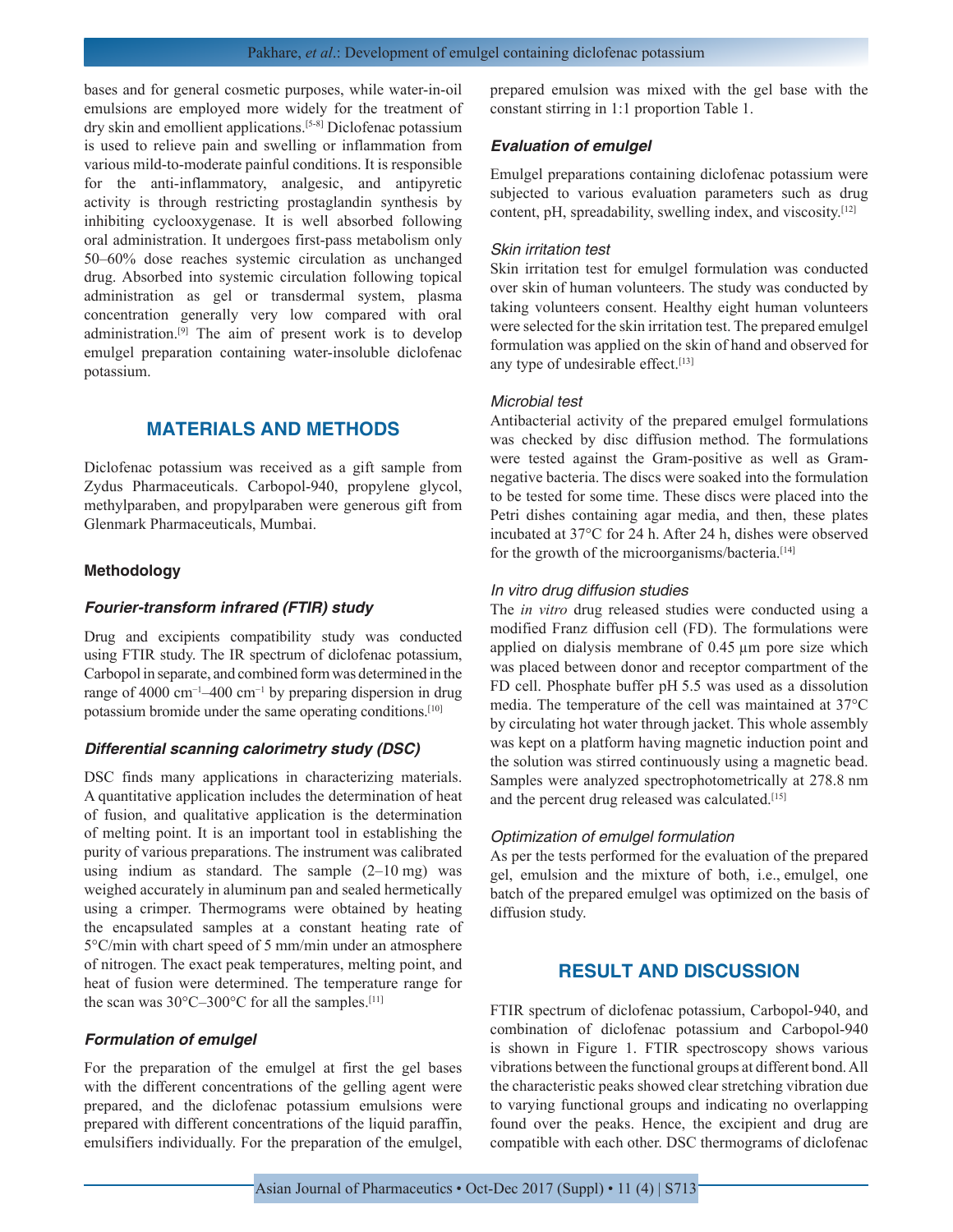potassium, Carbopol-940, and combination of diclofenac potassium and Carbopol-940 were depicted in Figure 2. It indicated that thermogram of diclofenac potassium do not show any characteristic sharp peak hence considered as amorphous nature with melting point near to standard value. Thermogram of Carbopol-940 indicated that endothermic peak at 106°C near to its melting point 116°C. Combined thermogram of diclofenac potassium and Carbopol-940 indicated that the Carbopol-940 showed sharp melting point and indicated that Carbopol-940 was completely melt with diclofenac potassium at higher temperature. It was also observed that no characteristic endothermic and exothermic peak was found. Hence, diclofenac potassium and Carbopol-940 were physically stable with each other.

#### **Evaluation of emulgel**

Evaluation data of the prepared emulgels such as pH, spreadability, viscosity, drug content, and swelling index are as depicted as in Table 2. pH of the prepared emulgel formulation was found in the range of 5.5–6.8 which is acceptable range for the topical preparations. EG1 formulation do not show results for some of the evaluation parameters. EG1 formulation failed to show gelling property, might be due to 0.5% of the Carbopol-940. Spreadability of the formulation was found in the range of 23.80–55.55 g.cm/s. After studying the spreadability of the formulation, it was found that as the concentration of the gelling agent increases spreadability decreases [Figure 3]. Viscosity of the emulgel was found in the range of 12500–21100 Cps. EG5 and EG6 do not show the readings on Brookfield viscometer for the viscosity, it might be due to the higher concentration of the gelling agent and high consistency. After determining the drug content in the prepared formulation of the emulgel, it was found that

| <b>Table 1:</b> Formulation of gel and emulsion |      |                 |         |      |                 |                 |
|-------------------------------------------------|------|-----------------|---------|------|-----------------|-----------------|
| Ingredients (%)                                 | GF1  |                 | GF2 GF3 | GF4  | GF <sub>5</sub> | GF <sub>6</sub> |
| Formulation of gel                              |      |                 |         |      |                 |                 |
| Carbopol 940                                    | 0.5  | 1.0             | 1.5     | 2.0  | 2.5             | 3.0             |
| Propylene glycol                                | 2    | 2               | 2       | 2    | $\overline{2}$  | 2               |
| Methylparaben                                   | 0.1  | 0.1             | 0.1     | 0.1  | 0.1             | 0.1             |
| Ingredients $(\%)$                              | EF1  | EF <sub>2</sub> | EF3     | EF4  | EF <sub>5</sub> | EF6             |
| Formulation of emulsion                         |      |                 |         |      |                 |                 |
| Diclofenac potassium                            | 1    | 1               | 1       | 1    | 1               | 1               |
| Span 20                                         | 2    | 6               | 2       | 6    | 2               | 6               |
| Liquid paraffin                                 | 5    | 5               | 10      | 10   | 20              | 20              |
| Tween 20                                        | 2    | 6               | 2       | 6    | 2               | 6               |
| Propylene glycol                                | 10   | 10              | 10      | 10   | 10              | 10              |
| Methylparaben                                   | 0.2  | 0.2             | 0.2     | 0.2  | 0.2             | 0.2             |
| Propylparaben                                   | 0.3  | 0.3             | 0.3     | 0.3  | 0.3             | 0.3             |
| Water                                           | q.s. | q.s.            | q.s.    | q.s. | q.s.            | q.s.            |
| Ethanol                                         | 2    | 2               | 2       | 2    | 2               | 2               |

94.31%–98.80% of drug was present in the formulation. Swelling index was found in the range of 3.38%–26.98%. After studying the swelling index of the formulation, it was found that as the concentration of gelling agent increases the swelling index increases [Figure 4]. After evaluating the emulgel formulation for the skin irritation test on eight healthy human volunteers, no irritation occurred on the skin and any other undesirable effects were not found on the skin of volunteers where the emulgel formulation was applied.

#### **Microbial test**

Microbial test of all the prepared emulgel formulation was performed and the results of the microbial test are mentioned in Table 3. The microbial test was performed by taking gentamicin as a standard preparation, and the zone inhabited



**Figure 1:** Fourier-transform infrared spectra of diclofenac potassium, Carbopol-940, and mixture



**Figure 2:** Differential scanning calorimetry thermogram of diclofenac potassium, Carbopol-940, and mixture



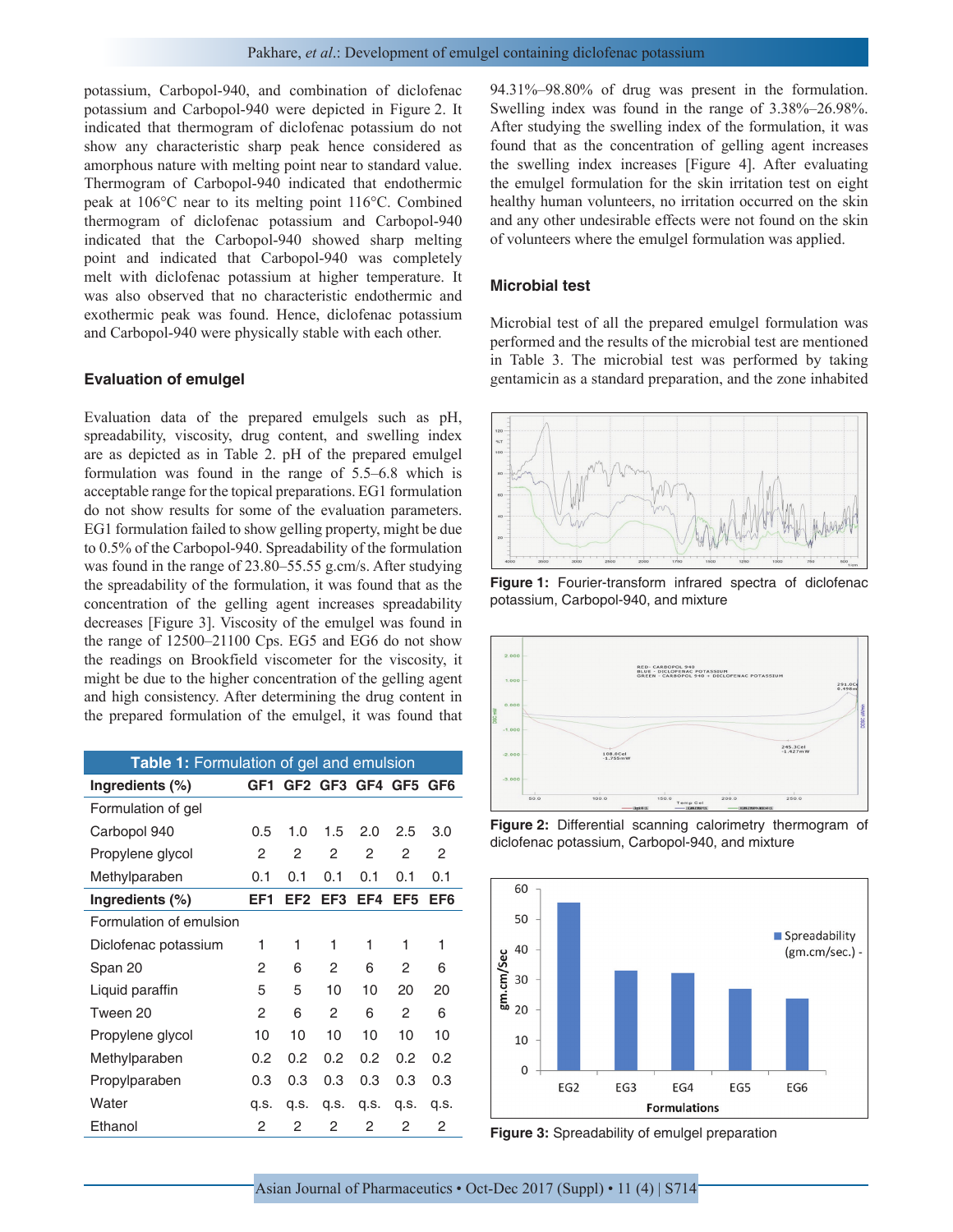## Pakhare, *et al*.: Development of emulgel containing diclofenac potassium

by the discs of emulgel formulations was compared with the zone inhabited by the discs of the gentamicin. All emulgel formulations showed a satisfactory zone of inhibition in comparison with gentamicin. EG4 showed the maximum zone of inhibition with gentamicin.

#### *In vitro diffusion studies*

The *in vitro* release profile of diclofenac potassium from its various emulgel formulations was depicted in Figure 5. At the 1<sup>st</sup> h of the diffusion study, EG4 formulation showed the maximum drug release with 31.46% and lowest concentration of drug release was shown by the EG6. At the 2nd h of diffusion study, formulation EG4 again showed the maximum release of drug with 32.89% and lowest drug release was observed in the EG5 with 22.57%. After 6 h of drug diffusion study, the formulation EG4 showed consistent release of the drug form emulgel with 89.72%. It might be due to the higher concentration of the emulsifying agents and the 2% concentration of the gelling agent.

#### **Optimization of emulgel formulation**

On the basis of the all evaluation tests performed for the emulgel formulation, the EG4 formulation with 2% of gelling agent, 6% of emulsifying agents, and 10% concentration of oil phase showed good results among all formulations. Hence, EG4 formulation was considered as the optimized emulgel formulations.

## **CONCLUSION**

Emulgel formulations were developed and evaluated successfully with conclusion that Carbopol-940 with 2% concentration showed excellent gelling property. 10% liquid paraffin in emulsion showed good dispersion property in gel formulation. Hence, at last, it was concluded that emulgel preparation is the only choice for water-insoluble drugs like diclofenac potassium with promising effect in drug release as transdermal drug delivery system.



**Figure 4:** Swelling index of emulgel preparation



**Figure 5:** *In vitro* drug release from emulgel formulation

| <b>Table 2:</b> Evaluation parameters of emulgel preparations |                 |                          |                          |                 |       |                          |                          |
|---------------------------------------------------------------|-----------------|--------------------------|--------------------------|-----------------|-------|--------------------------|--------------------------|
| <b>Batch</b>                                                  |                 | EG1                      | EG <sub>2</sub>          | EG <sub>3</sub> | EG4   | EG <sub>5</sub>          | EG <sub>6</sub>          |
| pH                                                            |                 | 6.8                      | 5.8                      | 6.4             | 6.2   | 5.5                      | 6.0                      |
| Spreadability $(g.cm/s)$                                      |                 | $\overline{\phantom{a}}$ | 55.55                    | 33.11           | 32.25 | 27.02                    | 23.80                    |
| Viscosity (cps)                                               | Speed at 12 rpm | 12500                    | 15750                    | 20750           | 21100 | $\overline{\phantom{0}}$ | $\overline{\phantom{a}}$ |
| Drug content $(\% )$                                          |                 | 97.64                    | 98.22                    | 98.57           | 98.80 | 97.64                    | 94.31                    |
| Swelling index $(\% )$                                        |                 | $\overline{\phantom{0}}$ | $\overline{\phantom{a}}$ | 3.38            | 8.84  | 14.78                    | 26.98                    |
| Skin irritation                                               |                 | No                       | N <sub>0</sub>           | N <sub>0</sub>  | No    | N <sub>0</sub>           | N <sub>0</sub>           |

| <b>Table 3:</b> Zone inhibited by discs of emulgel formulation and gentamicin |               |              |                      |            |  |  |
|-------------------------------------------------------------------------------|---------------|--------------|----------------------|------------|--|--|
| <b>Formulation</b>                                                            | Gentamicin mm | S. Aureus mm | <b>Gentamicin mm</b> | E. coli mm |  |  |
| EG1                                                                           | 18            | 14           | 16                   |            |  |  |
| EG2                                                                           | 14            | 12           | 21                   |            |  |  |
| EG3                                                                           | 25            | 10           |                      | 10         |  |  |
| EG4                                                                           | 16            | 15           | $\mathcal{L}$        | 14         |  |  |
| EG5                                                                           | 14            |              | 20                   | 10         |  |  |
| EG6                                                                           | 16            |              | 18                   | 16         |  |  |

*S. aureus: Staphylococcus aureus, Escherichia coli: Escherichia coli*